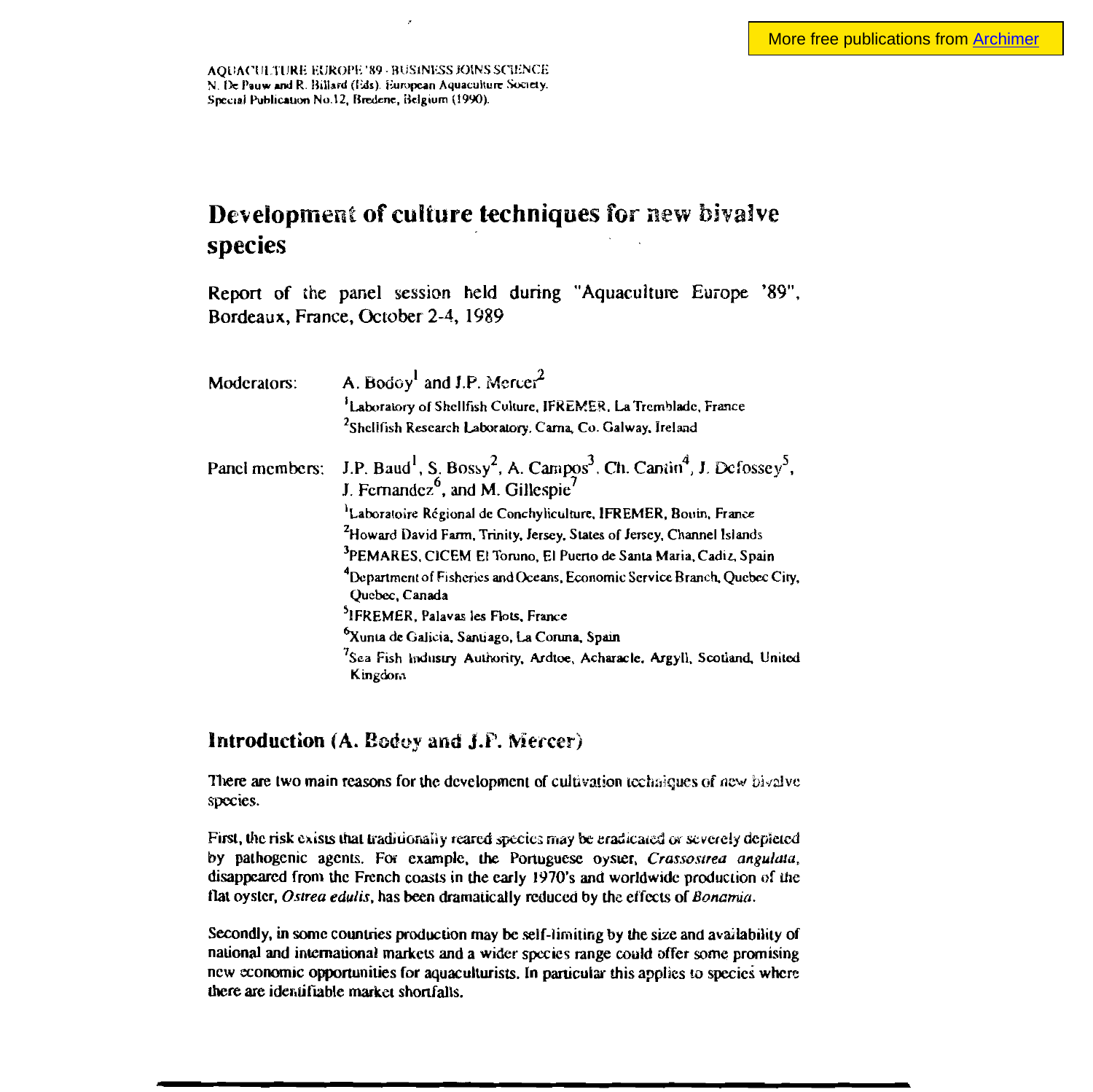In selecting new candidates for cultivation a number of criteria should be considered:

- Marketability is extremely important and detailed market studies should be undertaken. Experience has shown that market prices prevailing prior to increased production from cultivation is an unreliable guide for making long-term predictions.
- Site availability and suitability for the proposed species should be considered from several aspects. Competition for food with existing species and overstocking of sites should be avoided if satisfactory growth rates are to be obtained. Water quality has to be of sufficiently high standards to satisfy consumer acceptance and to meet national and EC regulations. Thus water quality coupled with sanitary effects, depuration and their effects on the end product, whether fresh or processed, are major considerations.
- The possible occurrence of pathogenic agents and their effects requires special attention to avoid compromising future developments in cultivation.

Any technology has to comply with two main requirements. The most obvious is that profitability has to be achieved within a reasonable time frame, an example of this is given in one of the panel contributions.

Secondly, the ecological requirements of the species must be satisfied and particular attention should be paid to tolerance to temperature, salinity, tidal exposure, and current velocity. Also, e.g. sessile species perform better when allowed to fix on suitable substrates and motile species, such as clams, require particular sediments, at least during the final ongrowing pericd.

Following on from these remarks it should be re-emphasized that the dramatic advances in molluscan cultivation in the last two decades resulted directly from a better understanding of the fundamental biology and ecology of the organisms and their environment; clearly such work has a major role to play in any new developments.

In parallel further impetus to aquaculture has derived from more sophisticated economic analyses and market studies, presentation of product etc. as well as rational development of ancillary and support services.

Reliable supplies of raw material, i.e. "seed security" is the foundation on which the success of any developments depend. In addition to earlier comments consideration might be given to some recent developments and their challenging implications for the future, e.g.:

- Cryogenics and related technologies, in regard to storage and/or transport of genital products, embryos, eyed larvae, or indeed food organisms.
- Genetics, selection for favourable characteristics such as growth, disease resistance etc., evaluation of triploidy, transgenic manipulation and related areas.
- Photobiology, effects of light on all aspects of the reproductive and growing cycle of mollusca and their food organisms is improperly understood. Precise determination of these parameters may have considerable implications for future developments.
- Nutrition rations, recent developments in "off the shell" preserved foods as a spin off from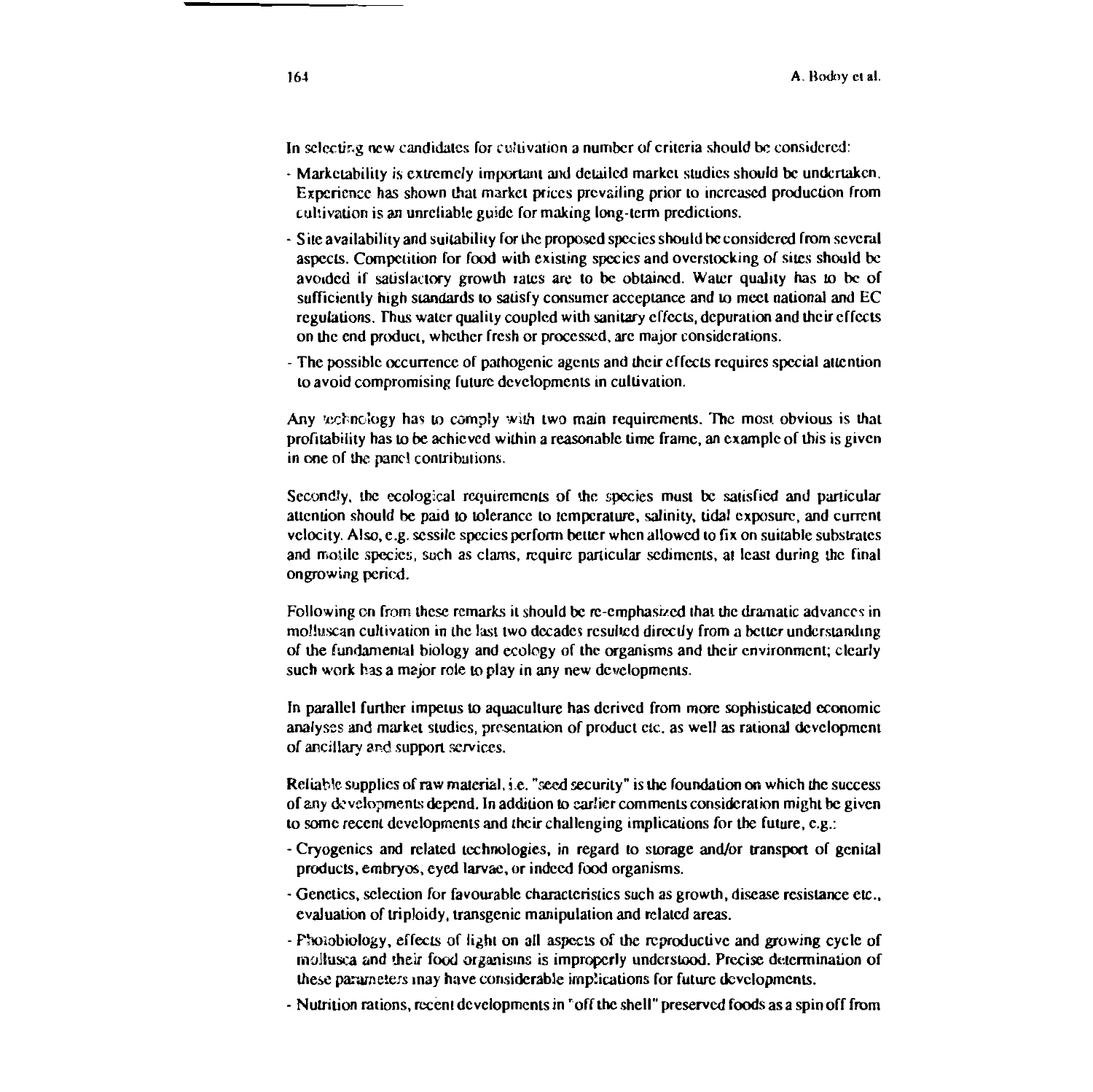biotechnology studies and low-cost bulk production techniques as described in the panel contribution of J.P. Baud may be of significant importance for aquaculture.

- Diseases/pathogenic organisms etc., examination of natural resistance within populations e.g. for Bonamia resistance in Ostrea edulis, prevention by strict adherence to international codes, practices, and protocols such as ICES for introductions.

Finally, attention is drawn to the very considerable benefits from investment in research and development as exampled by an economic analysis of the US Sea Grant Programme. Where in 1987 it was shown that an expenditure of US\$39 million stimulated an US\$842 million impact to the US economy, i.e. over a twenty time return on investment!

# Experimental culture of the Manila clam (Venerupis semi $decussata = Tapes \,philippinarum)$  in Galicia (Spain) (J. Fernandez)

In June 1987 the Autonomous Government of Galicia (North Spain) authorized the culture of Venerupis semidecussata, commonly known as the Japanese clam, in Galician waters. An experimental study was then undertaken to assess the potential of this species for cultivation in these coastal waters.

To implement this research programme two batches of spat were obtained from a hatchery in Ria de Arosa and were distributed in representative selected areas of the rias. After 2 years of successful cultivation results were evaluated. Good growth was obtained in spat held on suspended trays and buried in substrata until they reached approximately lg (12-15mm). At this stage those buried in sediment displayed rapid growth whereas those in suspension had a much reduced growth rate. Also in this latter case their valves showed noticeable swellings and/or a number of protruberances and in some cases, other serious deformations.

The mortality rate from all areas under both culture systems was low (about 20%). The main predator responsible for these mortalities was the common shore crab (Carcinus maenas).

Individuals showing higher growth rates in substrata reached commercial size (>30mm) in 20 to 24 months. It is important to note that particular characteristics of specific substrata had no significant effect on final production.

Although parallel studies could have yielded more data, at the mement there is no evidence of any natural settlement of the species, meaning that conditions in Galicia may not be optimal for natural reproduction of the Japanese clam.

Data analyses suggest that cultivation of spat in suspended trays, either in intertidal areas or on rafts (as a possible alternative to mussel cultivation) is profitable up to 1 year. After this it is necessary to plant them out in bottom sediments. This would permit cultivation in muddy areas that have until now been unproductive for shellfish cultivation.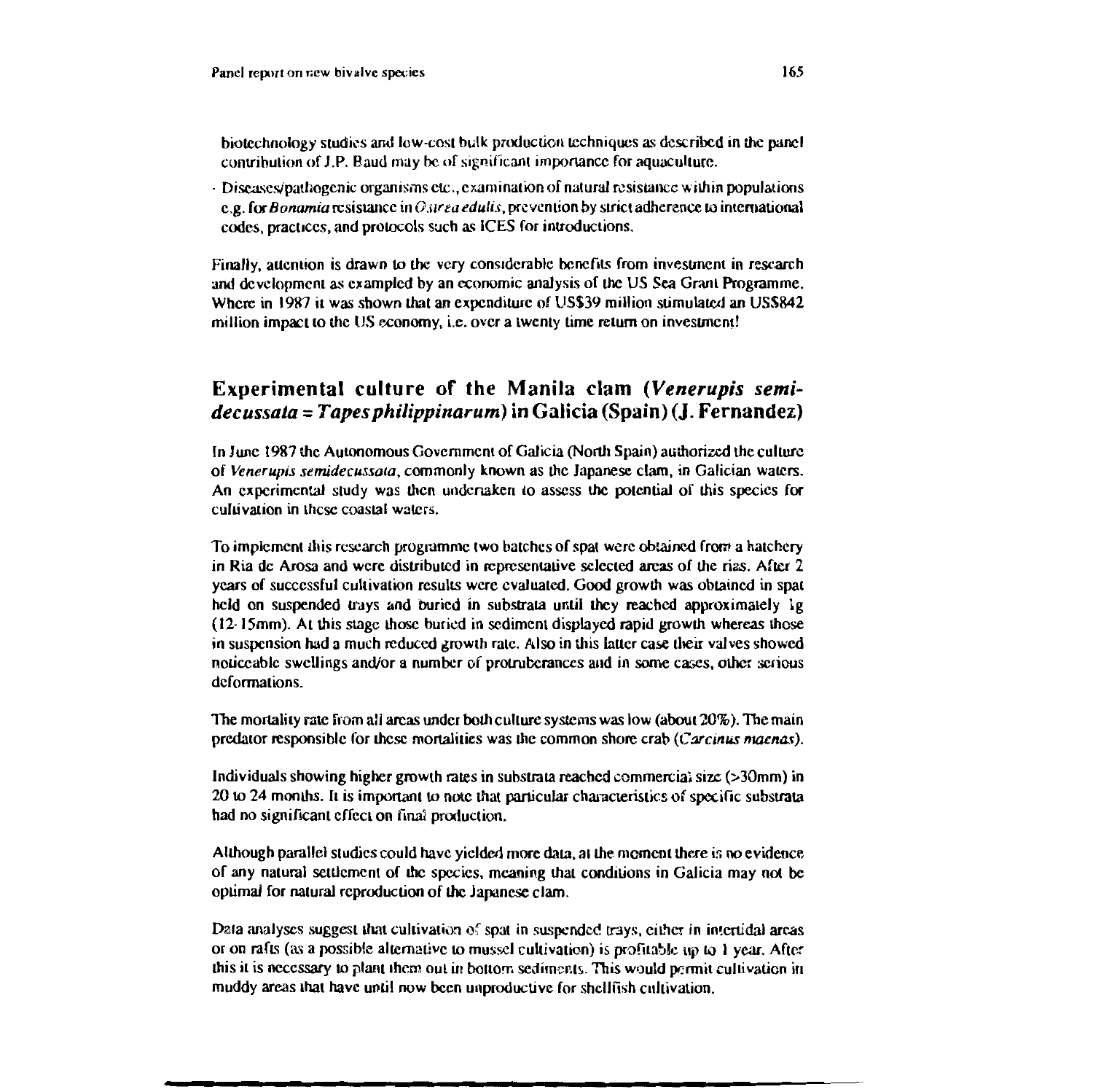### Culture techniques of bivalve species in southern Mediterranean waters of Spain (A. Campos)

In recent years five species of molluscs have been cultured in Cadiz (Spain): Ruditapes decussatus, Ruditapes philippinarum, Ostrea edulis, Crassostrea gigas, and Crassostrea angulata, O. edulis is hardly cultured because of high mortality rates. Satisfactory results were obtained with  $C$ , gigas and  $C$ , angulata, but their commercial value is very low. The carpet-shell clam  $R$ . decussatus has been currently replaced by the Manila clam  $R$ . *philippinarum.* At present the Manila clam is the most important commercial clam in Cadiz. Growth was monitored for this species from March to October, when the water temperature was above 16°C.

At the nursery stage, two different upflow systems were used in the Bay of Cadiz; a floating nursery irrigated by an air-lift pump and an onshore nursery by gravity flow. In the floating nursery  $(2.5-4.5m<sup>3</sup> h<sup>-1</sup>$  per cylinder, at 0-44cm) Manila clams reached a stocking density of 130-160 $\text{kg.m}^2$ . In the enshore nursery, however, final stocking densities only ranged from 13 to  $26$ kg.m<sup>-2</sup>. These figures are the double of those obtained for the carpet-shell clam. Mortality is very low for the Manila clam, but it may be a significant factor in summer for carpet-shell claims and the other species.

Various cultivation techniques were used for ongrowing Manila clams leading to the following results. Intertidal trays: placed on oyster trestles yielded stocking densities of  $4-6$ kg.m<sup>-2</sup> (tide coefficient 0.80-0.90) after 3 months of cultivation. Intertidal bottom layings: substrates were firmed up by addition of sand and gravel to mud. Clam seed was planted at densities ranging from  $200 \text{ m}^2$  to  $400 \text{ m}^2$ . These were harvestable (at approximately 35mm) from 12 months (tide coefficient 0.70) to 16 months (tide coefficient 0.60) after a spring time planting. Mortality rates ranged from 30% to 50% and final densities were 1-2kg.m<sup>-2</sup> for upper zone plantings (tide coefficient  $0.60$ ) and 2kg.m<sup>-2</sup> for lower zone plantings (tide coefficient 0.70). It should be noted that carpet-shell clams all reach harvestable size by the end of the second growing season. However, the average mortality rates are 60-80% and the final stocking densities are always less than  $1 \text{kg.m}^{-2}$ .

Pond cultivation: Manila clams sown at initial stocking densities of 100-200 seed.m<sup>-2</sup> were harvestable after 12-16 months with final stocking densities of  $0.5kg$ -lkg.m<sup>-2</sup>.

Suspended culture: a trial with Manila clams in ovster travs resulted in a very fast growth to  $27-30$  mm in length, while C, gigas in similar trays reached harvestable size in 6 months, growing from 2 to 60g in average live weight.

Thus, Manila clam seems to be a promising species, especially for subtidal cultivation, in the temperate-warm waters of southern Europe.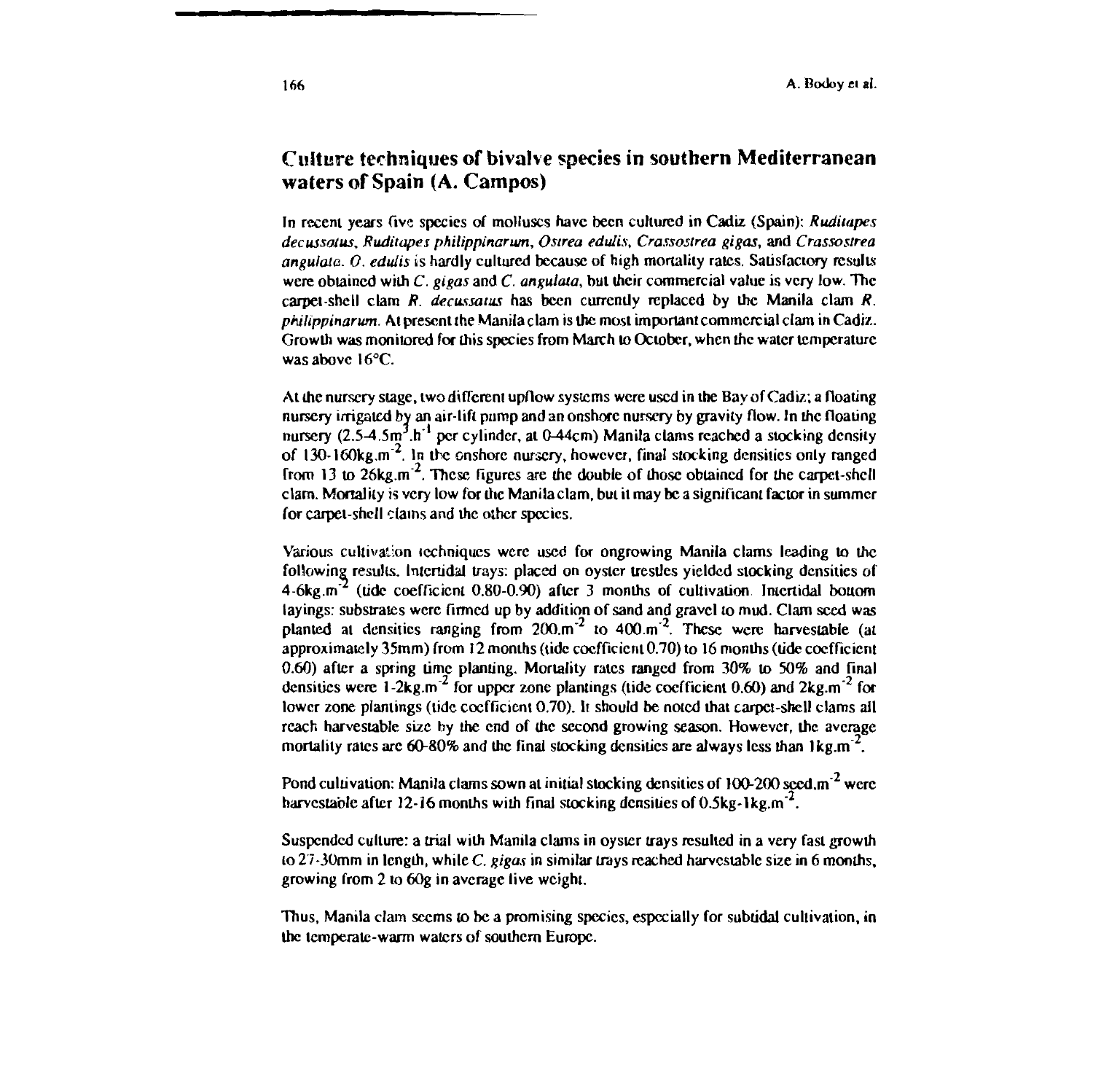## Intensive culture of bivalves in ponds from saline ground waters  $(J.P. Baud)$

The French production of cultured Manila clams was estimated at 600t in 1988. Initial cultivation trials started in 1980 in intertidal areas and saline ponds. Available space for expansion of these semi-extensive cultivation systems is, however, limited. Furthermore relative food shortages during the winter months cause slow growth.

Intensive cultivation can provide a solution to space requirements but only if large quantities of low-cost food are available all year round.

Two main techniques are currently in use for bulk production of microalgae, i.e. monospecific production (by successive inoculations of cultures into increasing volumes of seawater) and plurispecific production in natural seawater, enriched with fertilizers.

Saline ground waters are abundant at shallow depths in some parts of the French Atlantic coast. These are low in particulate matter and have a nutrient composition suitable for algal production. *Skeletonema costatum* has been easily produced with such water in 50m<sup>3</sup> concrete tanks. The cost of 1kg dry weight of algac is estimated at FF17.4.

Hatcheries have produced 80 million Manila clam spat from larvae fed exclusively on this diatom grown in the saline ground water. The nursery stages used the same food diluted with natural scawater.

The main parameters affecting spat growth performance were identified as follows.

- water temperature:
- shellfish density per production unit;
- phytoplankton flow;
- seawater flow:
- timing of phytoplankton production.

After statistical treatment the most important parameters were identified and ranked as: temperature, food flows, stocking density of shellfish, and seawater flow.

Economic analysis showed that the nursery should be used throughout the seasons to be profitable. Equipment for holding and growing spat was 48% of annual costs, while other costs amounted to about 2%. The annual return on investment was estimated at 38.5%.

Intensive ongrowing was then carried out in ponds fed by waters from the nursery system with a volume turnover of 500% (five times) per day. Stocking density was 100 clams.m<sup>-2</sup> and the clams were protected from crab predation by nets. After 6 months the density was 5.9kg.m<sup>-2</sup>, with a survival rate of 86%, with an average individual weight of 6.9g, and an average size of 31.2mm.

Final ongrowing is carried out from March to October without predator protection. Best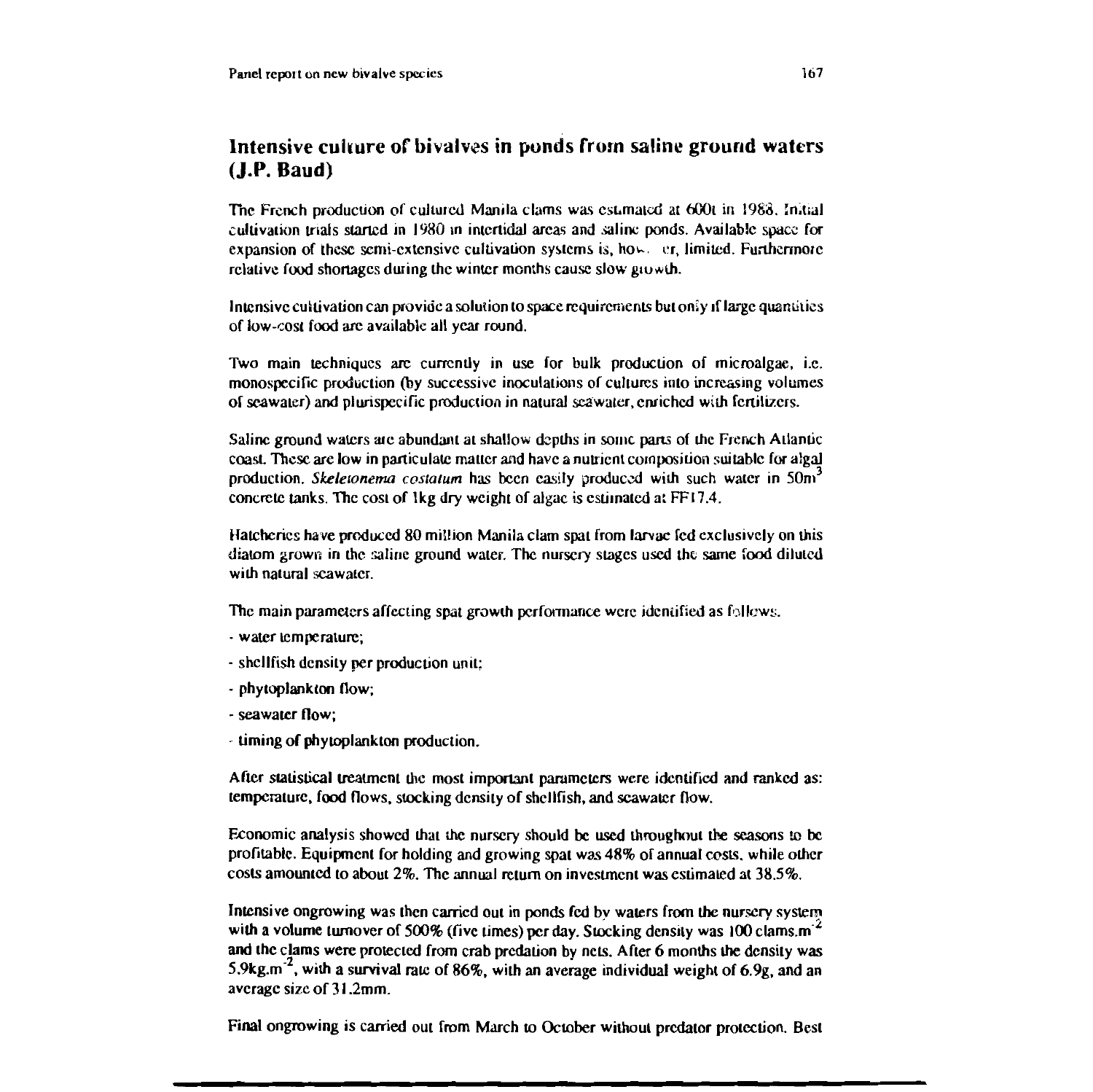results were obtained at densities of 300 ind.m<sup>-2</sup> per pond with a once daily (100%) turnover of water and a food concentration of 200 cells. $\mu t^{-1}$ , equivalent to 63 $\mu$ g.l<sup>-1</sup> of chlorophyll. Survival rate was 87% and the average size 42.1mm.

Semi-enclosed systems are being tested, in order to reduce inputs of natural seawater and food. Preliminary results indicate that a final biomass of  $4.5$ kg m<sup>-2</sup> could be achieved, being ninefold higher than that normally achieved by traditional extensive techniques.

Intensive cultivation of bivalve molluses should be profitable in these systems. This is due to the low-cost food produced in saline ground waters obtained from shallow depths and requiring no further treatments or additions. The possibility of bulk preservation of this low-cost food resource (e.g. as an algal paste or powder) could allow similar intensive molluscan production techniques to be transferred to less favoured environments at reasonable costs. This work could also be of importance in the cultivation of other species such as oysters and pectinids.

Within the scope of these intensive cultivation investigations no environmental constraints were identified.

### Development of culture techniques for scallops and Manila clams in the United Kingdom (M. Gillespie)

#### **HATCHERY SYSTEM**

The very poor natural spatfall experienced by scallop growers in 1988 has prompted renewed interest in hatchery production of *Pecten maximus*. There are plans for at least two systems to be constructed; so some hatchery produced seed should be available in 1990. Production of Manila clam (Tapes semidecussatus) seed has been established for a number of years but the Ministry of Agriculture, Fisheries and Food (MAFF), Conwy, have been investigating the viability of triploid seed which would allay the fears of conversation organizations about the spread of the introduced species from cultivation beds. Early results look promising. MAFF have also evaluated the use of dried marine microalgae in mollusc hatchery systems. This would reduce dependence on the laborious and expensive production of live algae in continuous cultivation systems. The trials gave good results from the dried algae species currently available.

#### **ONGROWING SYSTEMS**

The culture of queen scallops (Chlamys opercularis) is now established using lantern nets and pocket nets fabricated in the United Kingdom. The longer growth cycle of king or great scallops (Pecten maximus) has prompted research into less capital intensive systems. Suspended culture by ear hanging has given good results on a small scale and efforts are now being made to mechanize the drilling and attachment of the small shells.

Seabed cultivation experiments are being conducted by the Sea Fish Industry Authority (SFIA) and the Department of Agriculture and Fisheries for Scotland (DAFS) to investigate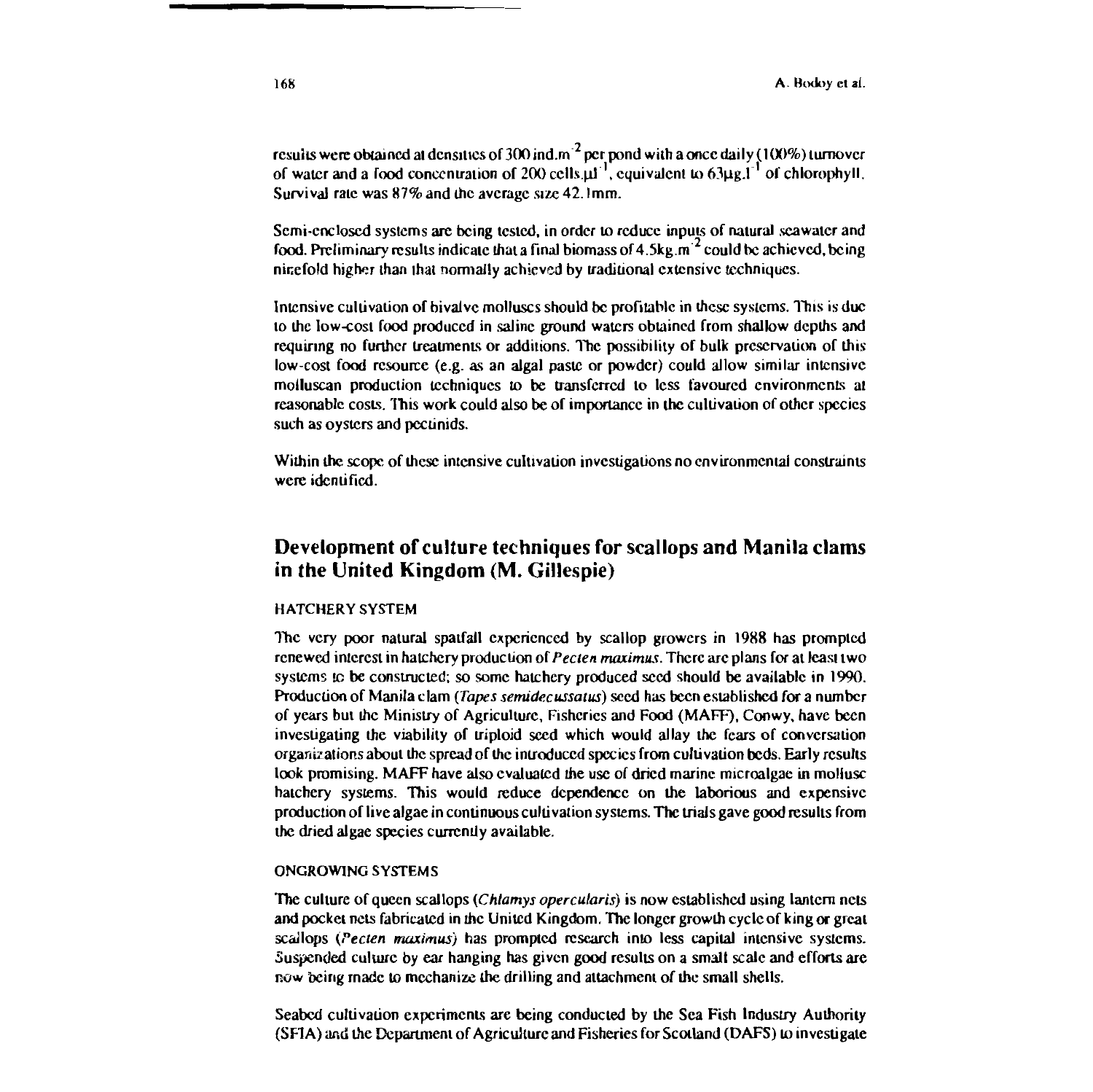the viability for large-scale production/stock enhancement. SFIA are also testing the culture of Manila clams in raised trestle systems which have given improved growth rates, but winter susceptibility to frost has still to be evaluated. The effectiveness of different predator netting systems has been investigated by MAFF with worthwhile results for the grower.

### Profitability of giant scallop culture in Quebec, Canada (C. Cantin)

Over the past few years, a great deal of biological and technological research on giant scallop (Placopecten magellanicus) culture has been conducted by Canadian scientists. At present, no commercial enterprise is in operation in Ouebec. Though the reputation of this scafood indicates strong economic potential, there is very little proof that scallop culture in Quebec is profitable. This study, which is the first in a series covering various species, is designed to fill this gap.

#### **METHODOLOGY**

In cooperation with biologists working on this species, we established the profile of several model enterprises and defined a typical production cycle. The most recent results of biological studies on spat collection, growth, mortality, etc., were applied to these enterprises. Certain economic parameters such as labour costs, material, and other costs were added to the biological assumptions. Financial results were then estimated on a 10-year period with an electronic simulator normally used in agriculture.

| Table I<br>Basic coordinates of a model enterprise |  |
|----------------------------------------------------|--|
|----------------------------------------------------|--|

| 8375 <sub>kg</sub> of meat    | Gross revenue | CAN\$139862 |
|-------------------------------|---------------|-------------|
| CAN\$16.70.kg <sup>1</sup>    | Cycle         | 4 years     |
| CAN\$20000.yr1                | Investment    | CAN\$365434 |
| $5$ jobs $(25$ weeks)         | Interest rate | 12% & 14%   |
| 50% by grants<br>50% by loans |               |             |
|                               |               |             |

#### **RESULTS**

A first simulation of giant scallop culture using the classic suspension method with Japanese lanterns has proven unprofitable. It has proven that the average enterprise would face a deficit of CAN\$573000 following a 10-year period of operation, the main problems being the high cost of equipment and the length of the production cycle.

Following this first simulation, another study has been made of a culture in suspension,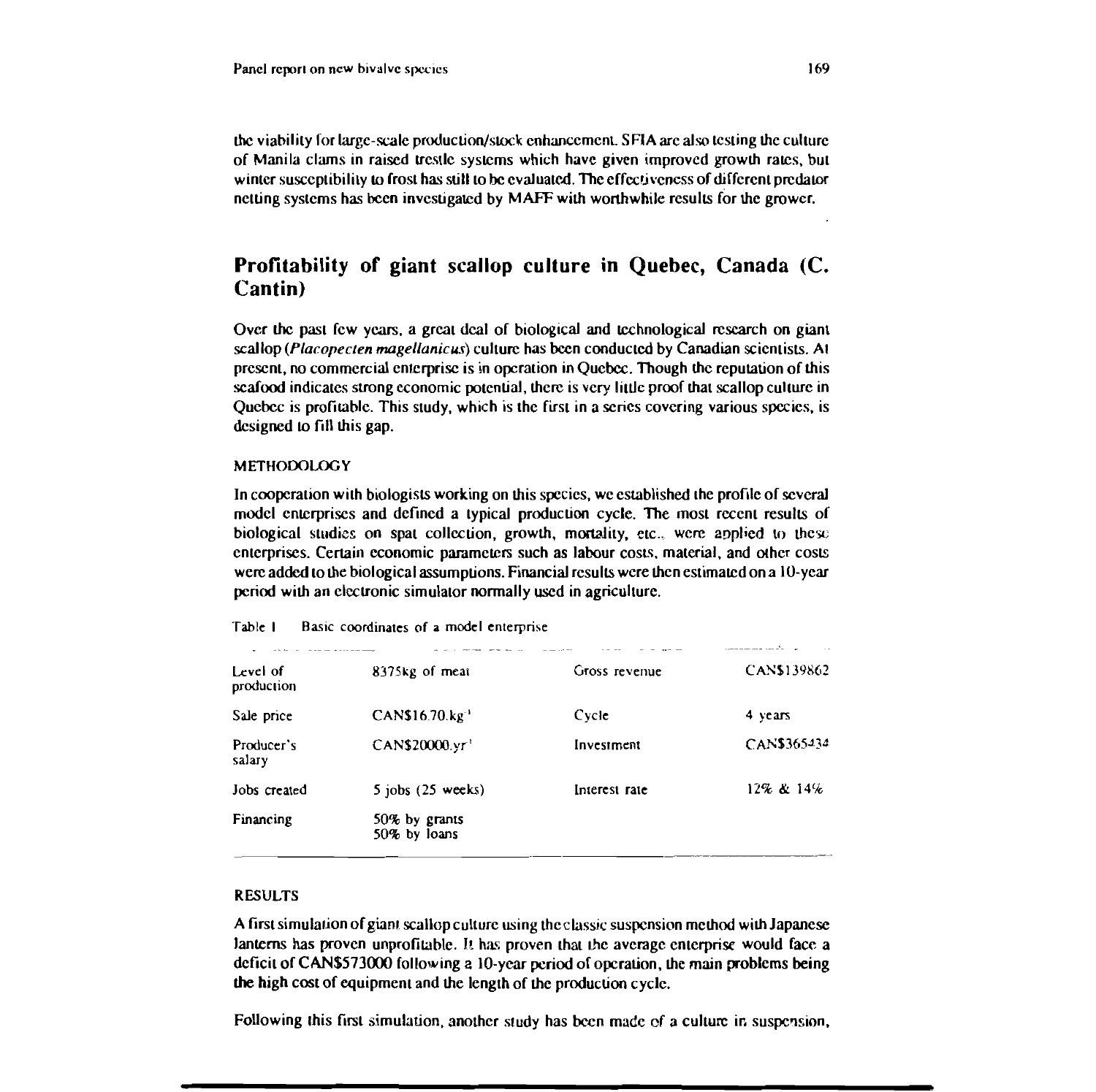

Fig.1. Cash flow income (in 1000 CANS). Scallop culture enterprise. Collecting spat and Japanese lantern method.

using the ear-hanging method, which was thought to be less costly in terms of capital expenditure. Eventhough cash flow improved, there was still a deficit, the main problems being labour costs and length of the production cycle.



Fig.2. Cash flow income (in 1000 CANS). Scallop culture enterprise. Collecting spat and ear-hanging method.

To solve the problem of the production cycle, another study of a culture in suspension with car-hangings was made, using spat from hatcheries rather than collectors. With this method, it was possible to reduce the length of the production cycle from a 4-years period to 3 years, substantially improving the cash flow of the enterprise. Spat had to be purchased at a price of CAN\$9.00 for a 1000 spat, which was lower than the production cost of a potential scallop hatchery.

#### **CONCLUSION**

None of these scenarios has yet proven the profitability of the scallop culture in Quebec. However, many research areas have been identified in order to enable scallop culture to become profitable and viable. The design of equipment at lower costs, the mechanization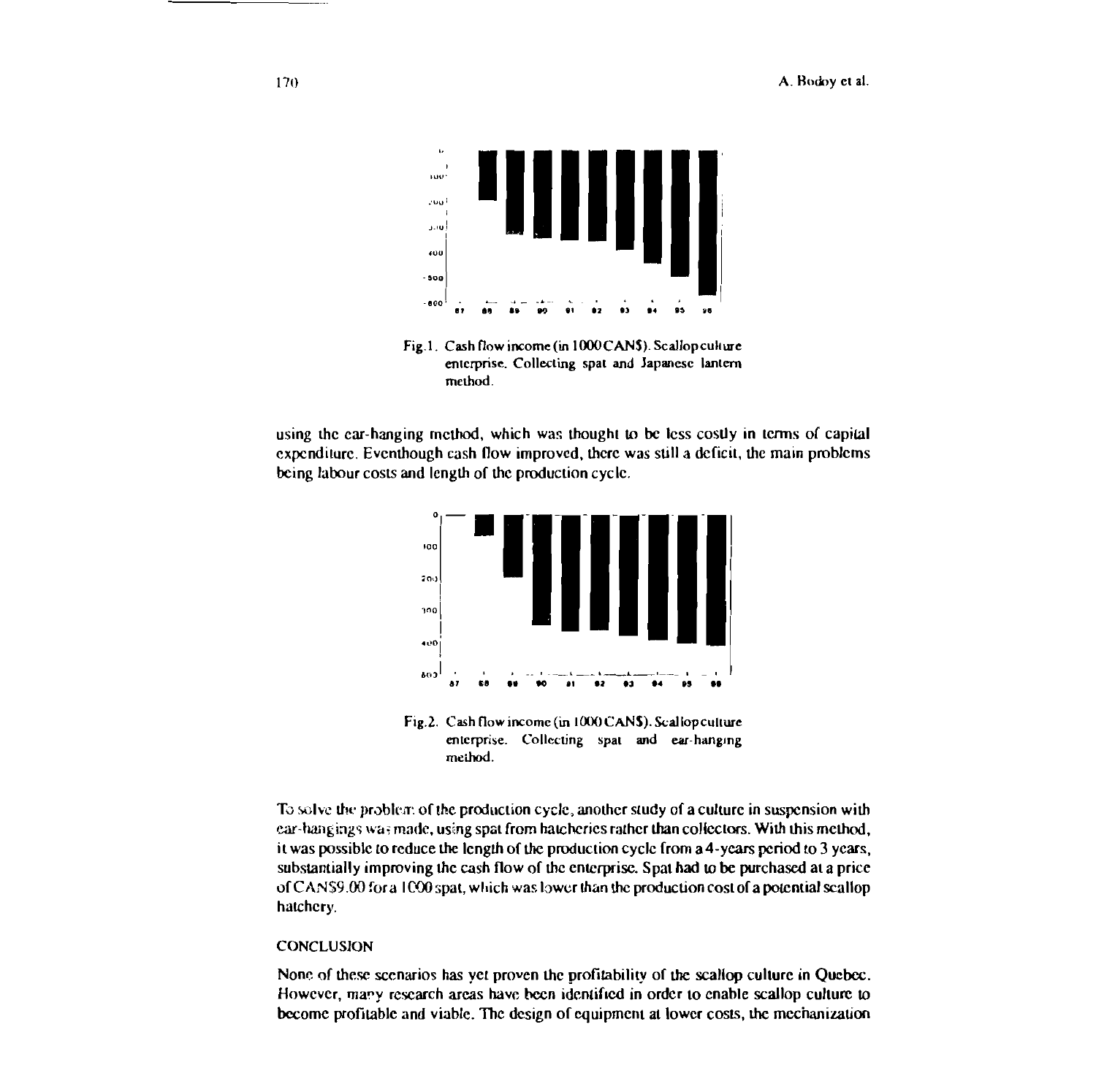of car-hanging, the implcmentation of the bouom culture al natural sites are avenues presently being explored by Quebec rescarchers.

# New bivalve open·sea rearing techniques in the Mediterranean (J. Defossey)

Opcn-sca bivalve mollusc culture in the Meditenanean has until recently bcen limited 10 the rearing of the mussel *Mytilus galloprovincialis* on subsurface long lines. In 1988, 110 long Iines produccd a total of 2000t, with a value of approximately US\$2 million.

An examination of capital costs and problems related to floatation systems stimulated various technological improvements, namely:

- Subsurface long Iines were fiucd with 2001 "pencil type" buoys, thus eliminating the "shake off' phenomenon caused by big swclls.
- Larger floatation units were incorporated at the start of the rearing cycle and thereby saved considerable extra handling during the initial grow-Qut stages.

As a further diversification IFREMER has also carried out trials in open-sea conditions for the rearing of flat oysters and scallops.

Spat of the flat oyster (Ostrea edulis) was collected on processed mussel shells which were laid in metal cages at 20m. By September, the average shell size was about 5mm with a wide spread due to successive settlements. Autumnal storms caused severe problems notably with shell abrasion and often destruction of the metal cages. Spat of this sire was also too small to be cementcd on to ropes for lagoon cultivation and the only other way was to re-secd them in Brittany where survival rates were very variable.

If 5mm oyster spat are 10 he of sufticient sire for successful rearing in the Mediterranean they must be ongrown on collectors during winter. Thus, IFREMER opted to use plastic collectors coatcd with lime and placed in galvanized metal containers which were hcavily ballasted 10 withstand violent storms. Oysters were removed from these collectors at about 15mm, before shell deformations could occur, and then put out in mesh bags for intermediate cultivation on the same structures until September. At this stage the oysters werc sufticiently large 10 be cementcd to ropes for lagoon culture or laid in bags to bc placcd in containers for open-sea culture.

From 1990 on, it is intended to transfer the technology to the industry for pilot-scale evaluation and as an alternative for mussel farming. This will be within the framework of CEPRALMAR, the organization charged with Marine Cultivation Development in Languedoc-Roussillon.

An experimental scallop research programme was launched in 1987; this was designed to test the performance of hatchery-produced spat of three scallop species (Pecten maximus, Patinopecten yessoensis, and Pecten jacobaeus) for offshore rearing.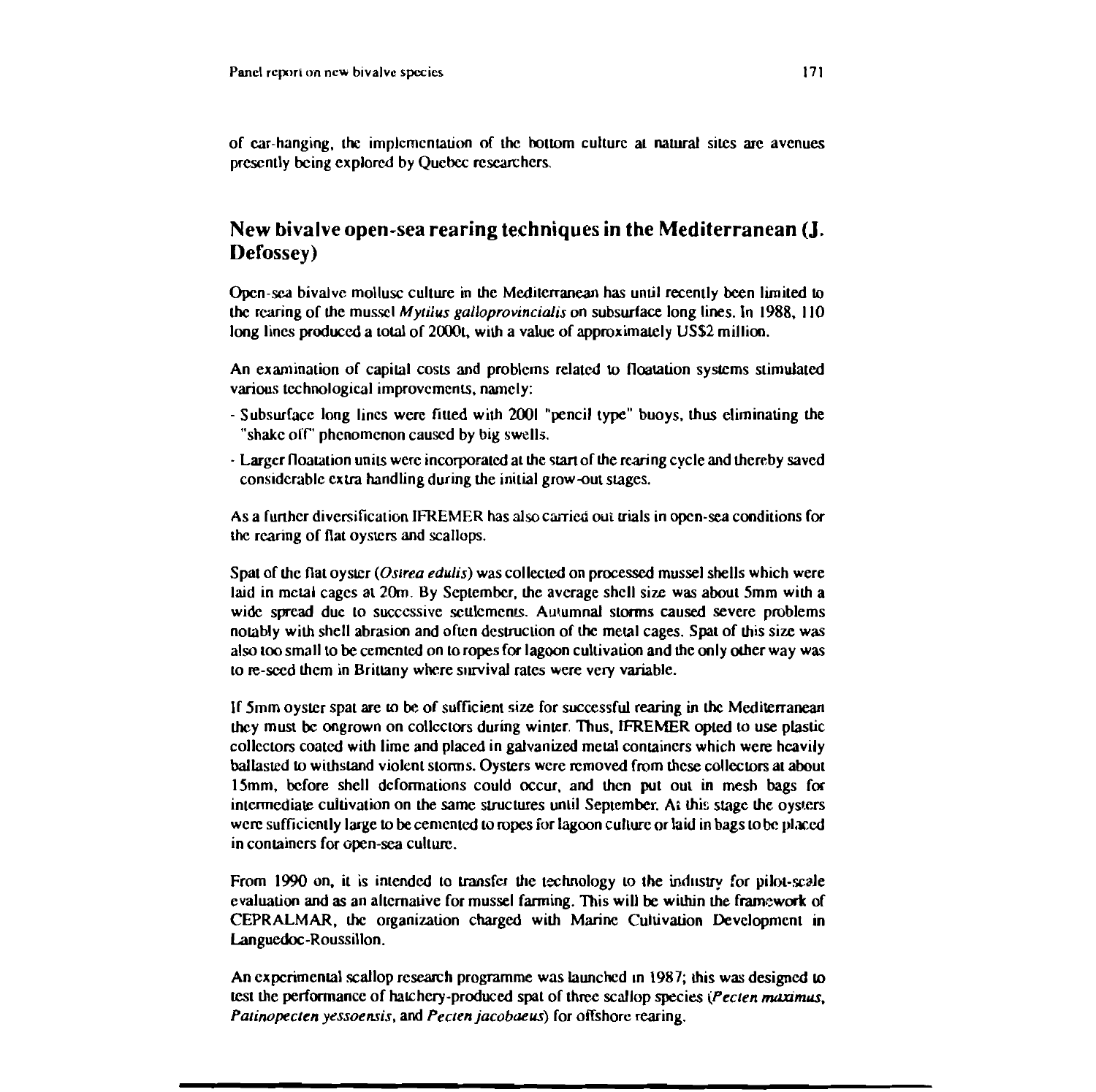As heavy mussel settlement was encountered down to 15m, long line and ear-hanging techniques were impractical and special containers to hold spat at 20m were utilized. These were similar to those used for flat ovsters and could be readily handled with lifting gear from mussel boats. Although, only a 2-year cycle with P. maximus and 1 year with P. vessoensis has as yet been completed. Preliminary results suggest that a 5-month intermediate cultivation phase followed by 30 months ongrowing is a common feature to all three species.

A 40% survival rate up to 30mm in the first year of cultivation of P. maximus in the Mediterranean was considered satisfactory. At the same time a 72% survival rate was obtained after 8 months for P, vessoensis but with lower growth rates than in commercial Japanese cultivation. In the second year a decreased growth rate was recorded from July to November with *Pecten maximus*. It is suspected that it may have been caused by temperature variations from 15 to 23.5°C at 20m. The next sampling will provide a comparison as to the performance of Patinopecten yessoensis under similar conditions.

Further studies over the next 2 years should provide more detailed information regarding growth, survival, and possible production costs for both *Pecten maximus* and *Patinopecten* yessoensis. It is also hoped to elucidate the feasibility of hatchery spat production for *Pecten* jacobaeus.

# Ongrowing of the ormer Haliotis tuberculata in Jersey, Channel Islands (S. Bossy)

Part of the overall governmental development plan in Jersey for the local fisheries is to broaden the base of the industry. Fish farming is seen as very relevant in this respect. Oyster farming  $(C, \text{glass})$  is already well established. In 1984 it was decided to experiment with a "pump priming" exercise using the ormer, Haliotis tuberculata. This species is well known in the Islands, commands a high market price of £17-22 kg<sup>-1</sup> "shell on" and a supply of juveniles has become available from the University of Galway, Shellfish Research Laboratory at Carna. Juveniles at 10mm shell length were transported by road and air in September from Cama to Jersey in the now traditional method using oxygenated plastic bags 1/4 filled with seawater. Mortality was negligible on a 12-h transit.

The ormers were first introduced into modified plastic water storage bins hanging 1m beneath pontoons in the shelter of a yacht marina. These bins were perforated with many holes and had a lattice of shelves made of upturned plastic guttering fitted inside. The ormers in this situation did not grow well compared with later work probably due to the anti-fouling present in the marina and lack of water flow through the bins. The bins were then moved to harbour approaches and to avoid silting were adapted to be positively buoyant and were suspended from weighted ground lines. The ormers in this situation grew better, however, numerous problems occurred with the mooring of the cages and tangles were very frequent. It was then decided to weight the bins on the outside with concrete collars and set them on the sea bed.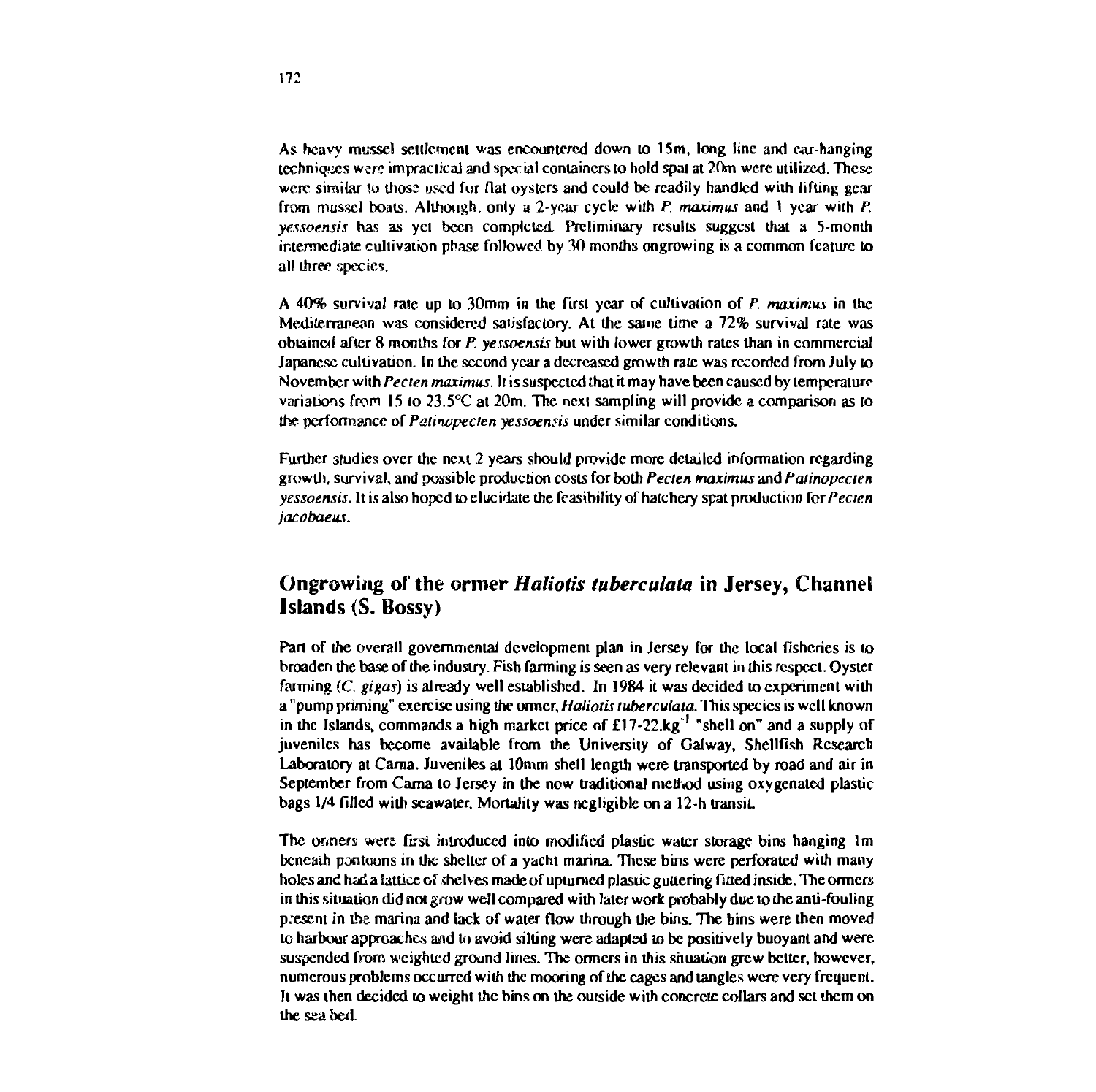In each trial shelving was provided for the internal attachment of the ormers. The weighted bins worked relatively well although they were very heavy and awkward to handle once out of the water, it was then an obvious move to adapt the cages already extensively used as traps by the local fishing industry for the capture of lobsters and crabs. Modified D-shaped pots were covered with 6mm or 10mm plastic mesh. The cages were rubbered up and fitted with bridles and leaded backline, a rigging which is exactly as per normal Channel Islands crabbing gear. This was an interesting cross fertilization of technology between the capture fishing industry and fish farming. These cages have stood up well to bad conditions including hurricane force winds and three knot tides. Internally the cages are fitted with two layers of shelves and upturned plastic guttering spaced apart to allow the food to fall down between them. Obviously internal configurations can be changed to meet needs of different species and size stages.

As ormers have a strong attachment to their substrate regular grading can be quite damaging to stock. It has now been determined within the overall grow-out programme that only one grading is necessary at 30mm in shell length. To minimize stress on the animals timing of grading is important and should take place out of the reproductive season (June to September) and at a time when air and sea temperatures are similar and the ormers can withstand exposures of up to half an hour without any serious effects.

Feeding is to satiation which is about once per week in summer and once per fortnight in winter. Growth rates have been good, approximately 20% faster than that of the natural growth rate as reported by Forster (1967). Market size of 50g (65mm shell length) is reached by 50% of the stock in 3.5 years from seed of 10mm. If seed could be produced in warm water conditions to give 10mm animals in 6 months then a 4-year egg to market size is possible. Our team is very pleased with the cages and only very small modifications have occurred in the last 2 years.

Future work should be directed towards faster growing animals (genetic manipulation) and identifying a stable source of food, either by culture and/or use of an artificial diet.

### Discussion with the floor

The discussion started with a question concerning the vulnerability of Pecten maximus during transportation. Among cultivated mollusca this problem mainly relates to pectinid species, as their structure makes them highly sensitive to desiccation. From exchanges between the audience and the panel it was evident that these species should not be out of water for longer than 12h and elevated temperatures must be avoided. Failure to meet these requirements, especially for animals destined for relaying, inevitably results in poor survivorship. Timing is less critical with animals destined for the market; however, it was noted that, as a fresh product, pectinids should be sold quickly and that transportation times to processing plants should also satisfy these requirements.

The session then discussed the dangers of transplanting exotic and indigenous species between countries and even from one location to another within a country. From a legal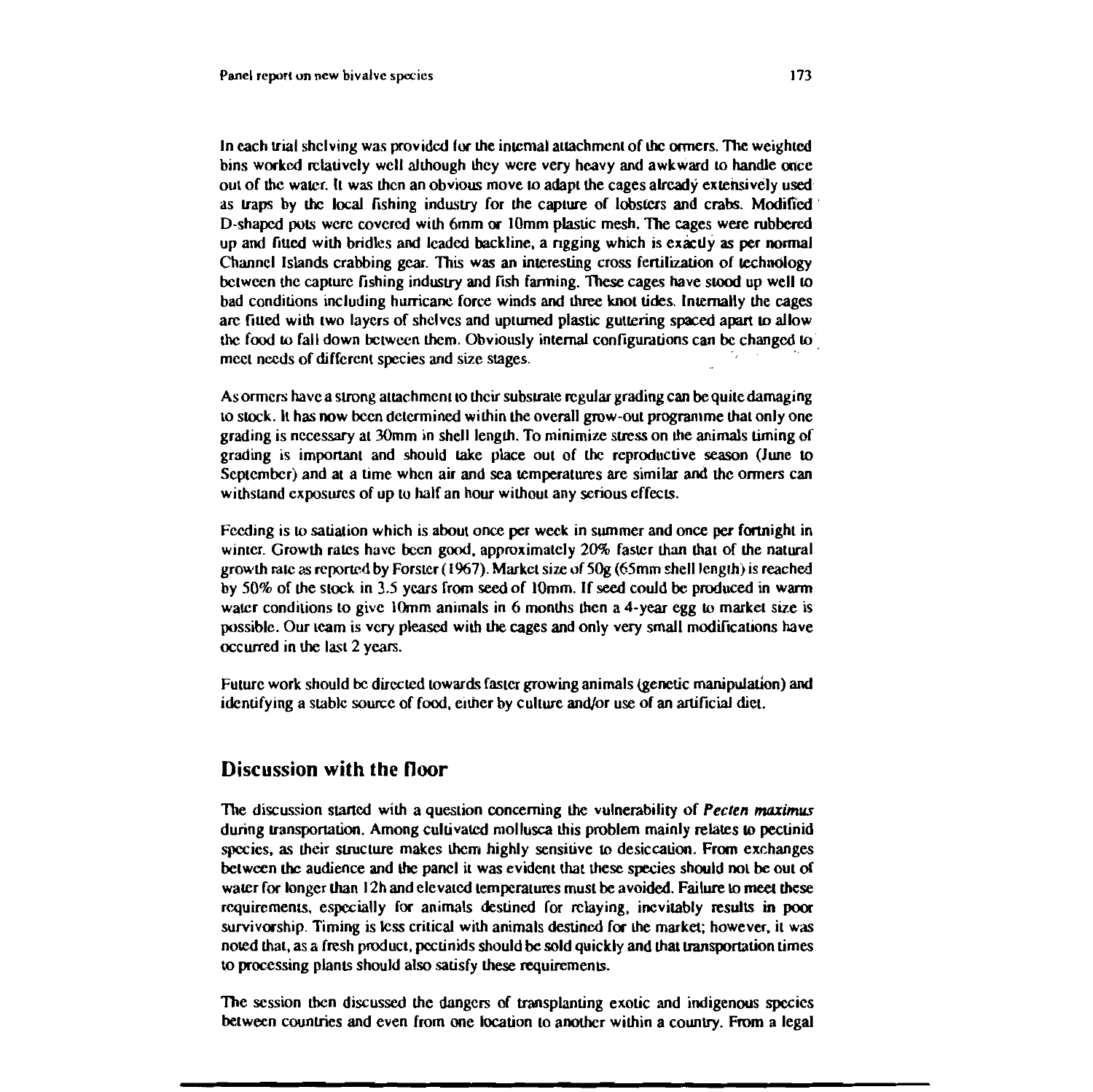point of view, it is currently the responsibility of each country to formulate and implement its own regulations. However, firm guidelines for protocols and practices, have been essablished by the International Council for the Exploration of the Sea (ICES). Although these are non-mandatory many countries are signatory to the ICES agreement. The rules provide for a strict quarantine regime and ecological evaluation for any introductions. Genitors should only be imported directly into approved quarantine facilities and an F1 generation produced in quarantine. No field trials into the wild should be permitted unless the F1 generation has full veterinary clearance. The general opinion was that the risks in exotic introductions are very obvious but careful observance of ICES regulations should reduce these to an acceptable level.

The worldwide spread of *Bonamia* was cited as but one of many clear examples of the grave dangers resulting from not following recommended practices.

Arising from this part of the discussion further remarks were directed towards other challenges and problems encountered in the selection of new species and the development of appropriate cultivation technologies. Stress was laid on the necessity for detailed basic biological and ecological information supported by relevant technological innovation and economic evaluations.

Unfortunately time constraints precluded further elaboration on these points.

### Concluding remarks and recommendations

Constraints in development of new species and cultivation techniques identified during the session relate to introductions and lack of pertinent information on their basic biology and ecological requirements. Economic and veterinary (zoosanitary) considerations are also of major importance.

The development of new molluscan cultivation practices has been hampered by shortfalls in these areas. For example in Europe, traditional extensive cultivation of oysters and mussels, utilized simple husbandry practices with low technological inputs. These initially succeeded because adequate sites were available and markets were not oversaturated. As a result most of the Research and Development effort was directed towards intensive fin fish aquaculture at the expense of development of intensive molluscan cultivation. The situation is now changing for both extant and new species as increasingly sophisticated approaches are resulting in better growth rates, survival, and return on investment. In addition with improvements in technologies new and underdeveloped coastal areas may soon be effectively utilized.

One of the panel contributions showed clearly that the ability to cultivate a new species does not always ensure profitability and demonstrated the necessity for objective cost benefit analyses.

Following from this, identification of optional biological conditions for all stages of the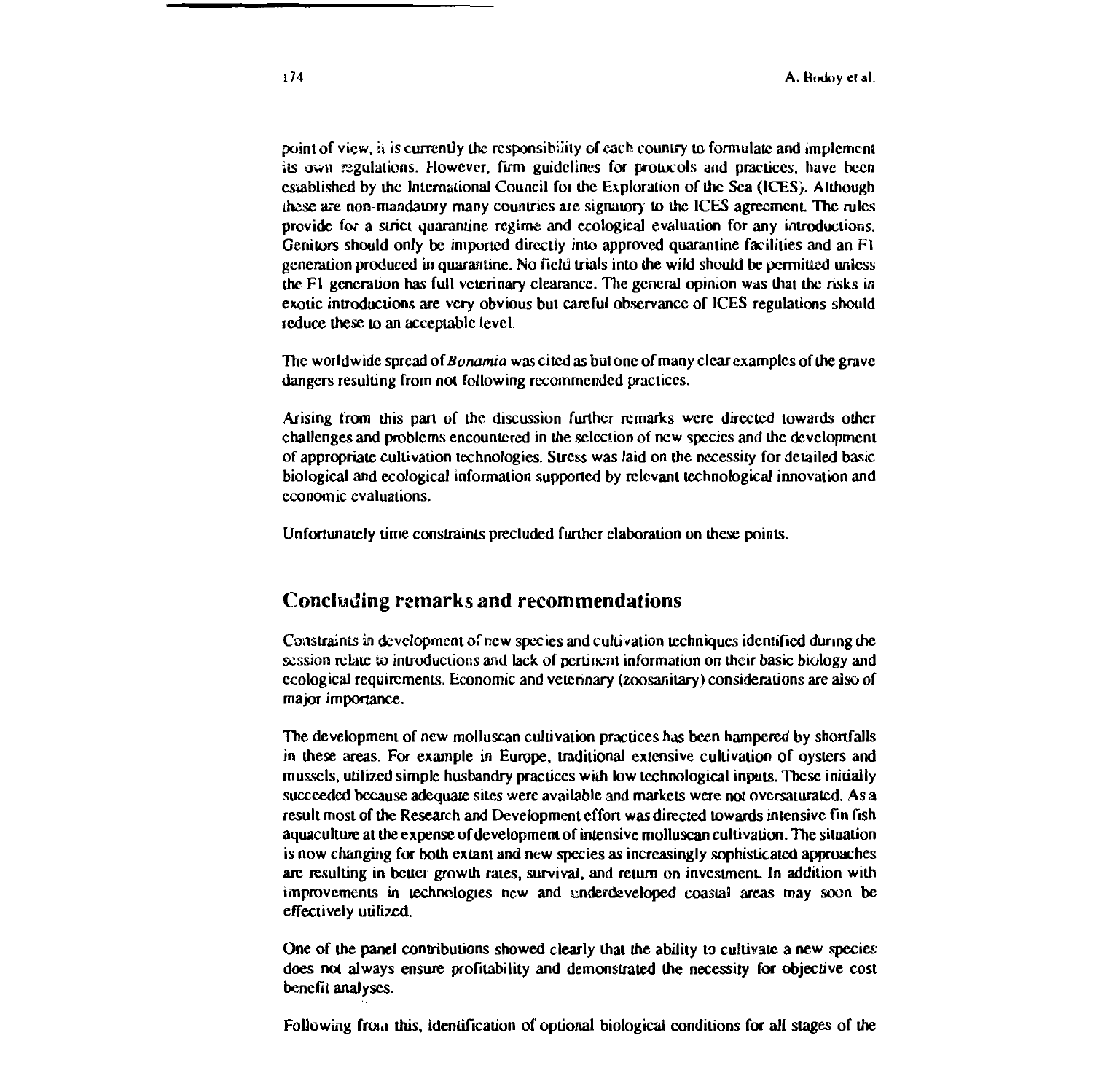cultivation cycle (hatchery, nursery, ongrowing, etc.) must be clearly identified. "Seed security", control of production costs such as handling, assessment and minimization of various risks (storms, water quality, fouling, disease, etc.) are also essential considerations. These data should permit the design and rational implementation of optional production cycles for the various stages of the cultivated organism. An important component in this process is the need for better information and for communication between scientists. aquaculturists and end markets. These elements and their combined interactions can make the difference between failure and success.

In summary - assuming the biology of the animals lends itself to cultivation - the following requirements should be satisfied:

#### **BIOLOGICAL FEASIBILITY**

- Adequate food supplies in terms of both quantity and quality. The carrying capacity of the site and seasonal fluctuations in algal populations should maintain a positive energy balance. Also, low-cost techniques for bulk production of food must be further developed to support expansion of intensive cultivation.
- Predation, fouling, and diseases may have considerable effects on survival and growth. Protection against these may be costly.
- Availability of sites and/or substrates suitable for the species at all stages of its cultivation cycle (one of the panel papers indicated that Manila clams showed a superior performance if initially grown off bottom and were then transferred to sediments for final ongrowing).
- Strict adherence to veterinary/zoosanitary rules. Particularly in view of the clear tendency towards more intensive cultivation, adherence to these rules as well as those regarding the importation of exotic species should be mandatory.
- Awareness and sensible application of new biological techniques particularly in the areas of genetics and biotechnology.

#### **TECHNICAL FEASIBILITY**

Technical considerations were examined in some detail during the panel session and two main points emerged:

- The design of culture systems must take into account not only the biological requirements of the organism but also its ecological characteristics and preferences.
- Cost of handling at all stages of the production cycle should be kept as low as possible. Further improvements and innovations should be encouraged and evaluated.

#### **ECONOMIC FEASIBILITY**

Adequate marketing studies as indicated are a prerequisite before cultivation commences. Cost benefit analyses should be an ongoing component in any cultivation operation. Results from these may help to optimize technical standards and production schedules. As